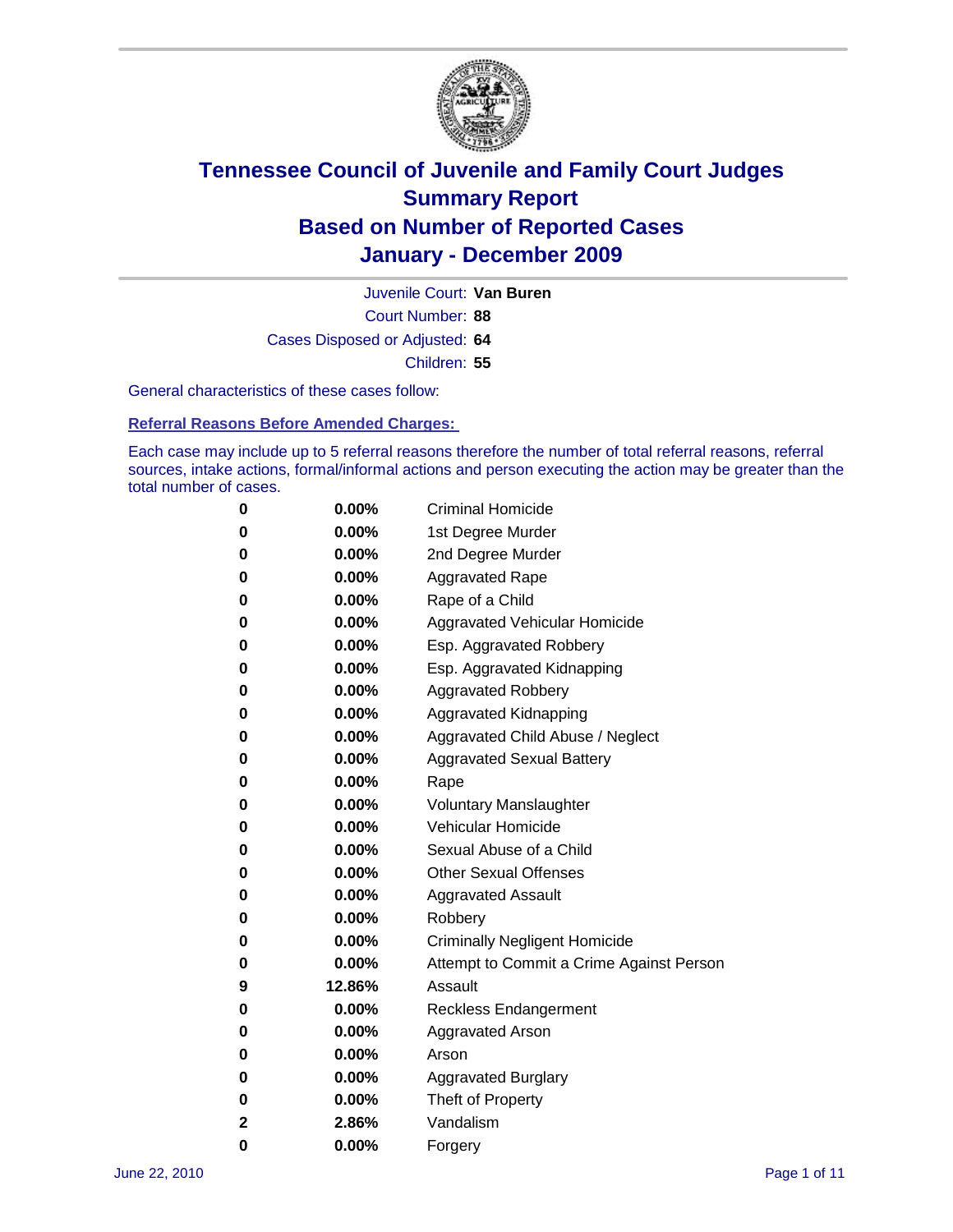

Court Number: **88** Juvenile Court: **Van Buren** Cases Disposed or Adjusted: **64** Children: **55**

#### **Referral Reasons Before Amended Charges:**

Each case may include up to 5 referral reasons therefore the number of total referral reasons, referral sources, intake actions, formal/informal actions and person executing the action may be greater than the total number of cases.

| $\bf{0}$ | 0.00%  | <b>Worthless Checks</b>                                     |
|----------|--------|-------------------------------------------------------------|
| 0        | 0.00%  | Illegal Possession / Fraudulent Use of Credit / Debit Cards |
| 0        | 0.00%  | <b>Burglary</b>                                             |
| 0        | 0.00%  | Unauthorized Use of a Vehicle                               |
| 0        | 0.00%  | <b>Cruelty to Animals</b>                                   |
| 0        | 0.00%  | Sale of Controlled Substances                               |
| 0        | 0.00%  | <b>Other Drug Offenses</b>                                  |
| 3        | 4.29%  | Possession of Controlled Substances                         |
| 0        | 0.00%  | <b>Criminal Attempt</b>                                     |
| 0        | 0.00%  | Carrying Weapons on School Property                         |
| 0        | 0.00%  | Unlawful Carrying / Possession of a Weapon                  |
| 0        | 0.00%  | <b>Evading Arrest</b>                                       |
| 0        | 0.00%  | Escape                                                      |
| 0        | 0.00%  | Driving Under Influence (DUI)                               |
| 4        | 5.71%  | Possession / Consumption of Alcohol                         |
| 0        | 0.00%  | Resisting Stop, Frisk, Halt, Arrest or Search               |
| 0        | 0.00%  | <b>Aggravated Criminal Trespass</b>                         |
| 0        | 0.00%  | Harassment                                                  |
| 0        | 0.00%  | Failure to Appear                                           |
| 0        | 0.00%  | Filing a False Police Report                                |
| 0        | 0.00%  | Criminal Impersonation                                      |
| 2        | 2.86%  | <b>Disorderly Conduct</b>                                   |
| 0        | 0.00%  | <b>Criminal Trespass</b>                                    |
| 0        | 0.00%  | <b>Public Intoxication</b>                                  |
| 0        | 0.00%  | Gambling                                                    |
| 3        | 4.29%  | Traffic                                                     |
| 0        | 0.00%  | <b>Local Ordinances</b>                                     |
| 1        | 1.43%  | Violation of Wildlife Regulations                           |
| 0        | 0.00%  | Contempt of Court                                           |
| 8        | 11.43% | Violation of Probation                                      |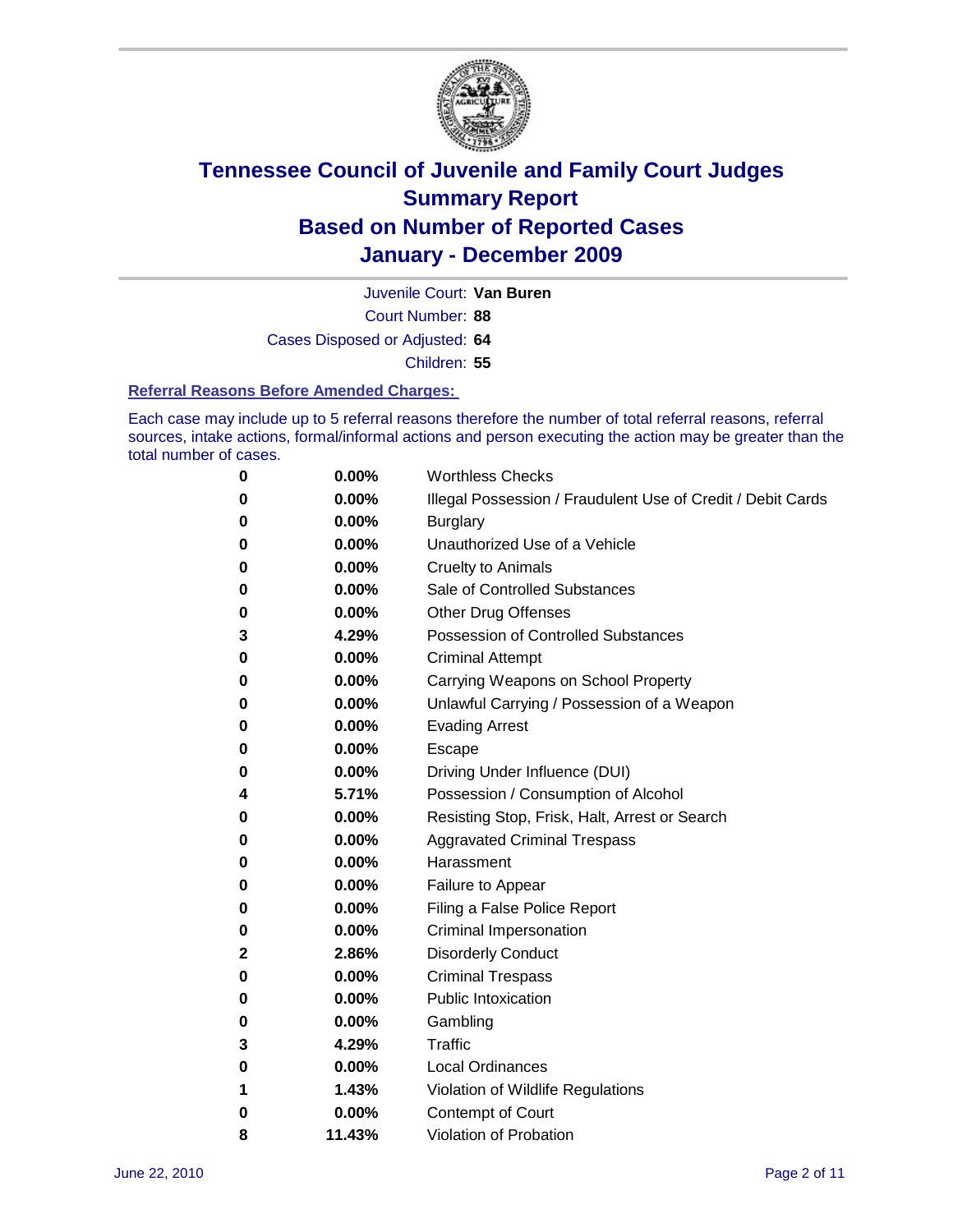

Court Number: **88** Juvenile Court: **Van Buren** Cases Disposed or Adjusted: **64** Children: **55**

#### **Referral Reasons Before Amended Charges:**

Each case may include up to 5 referral reasons therefore the number of total referral reasons, referral sources, intake actions, formal/informal actions and person executing the action may be greater than the total number of cases.

| 70          | 100.00%        | <b>Total Referrals</b>                 |
|-------------|----------------|----------------------------------------|
| $\bf{0}$    | 0.00%          | Other                                  |
| $\bf{0}$    | 0.00%          | <b>Consent to Marry</b>                |
| 0           | 0.00%          | <b>Request for Medical Treatment</b>   |
| 0           | 0.00%          | <b>Child Support</b>                   |
| 0           | 0.00%          | Paternity / Legitimation               |
| 0           | 0.00%          | Visitation                             |
| 1           | 1.43%          | Custody                                |
| 0           | 0.00%          | <b>Foster Care Review</b>              |
| 0           | 0.00%          | <b>Administrative Review</b>           |
| 6           | 8.57%          | <b>Judicial Review</b>                 |
| 0           | 0.00%          | Violation of Informal Adjustment       |
| 1           | 1.43%          | <b>Violation of Pretrial Diversion</b> |
| $\bf{0}$    | 0.00%          | Termination of Parental Rights         |
| 6           | 8.57%          | Dependency / Neglect                   |
| $\bf{0}$    | 0.00%          | <b>Physically Abused Child</b>         |
| 0           | 0.00%          | Sexually Abused Child                  |
| 0           | 0.00%          | Violation of Curfew                    |
| 1           | 1.43%          | Violation of a Valid Court Order       |
| 15          | 21.43%         | Possession of Tobacco Products         |
| $\bf{0}$    | 0.00%          | Out-of-State Runaway                   |
|             | 0.00%<br>1.43% | Truancy<br>In-State Runaway            |
| 5<br>0      | 7.14%          | Unruly Behavior                        |
| $\mathbf 2$ | 2.86%          | Violation of Aftercare                 |
|             |                |                                        |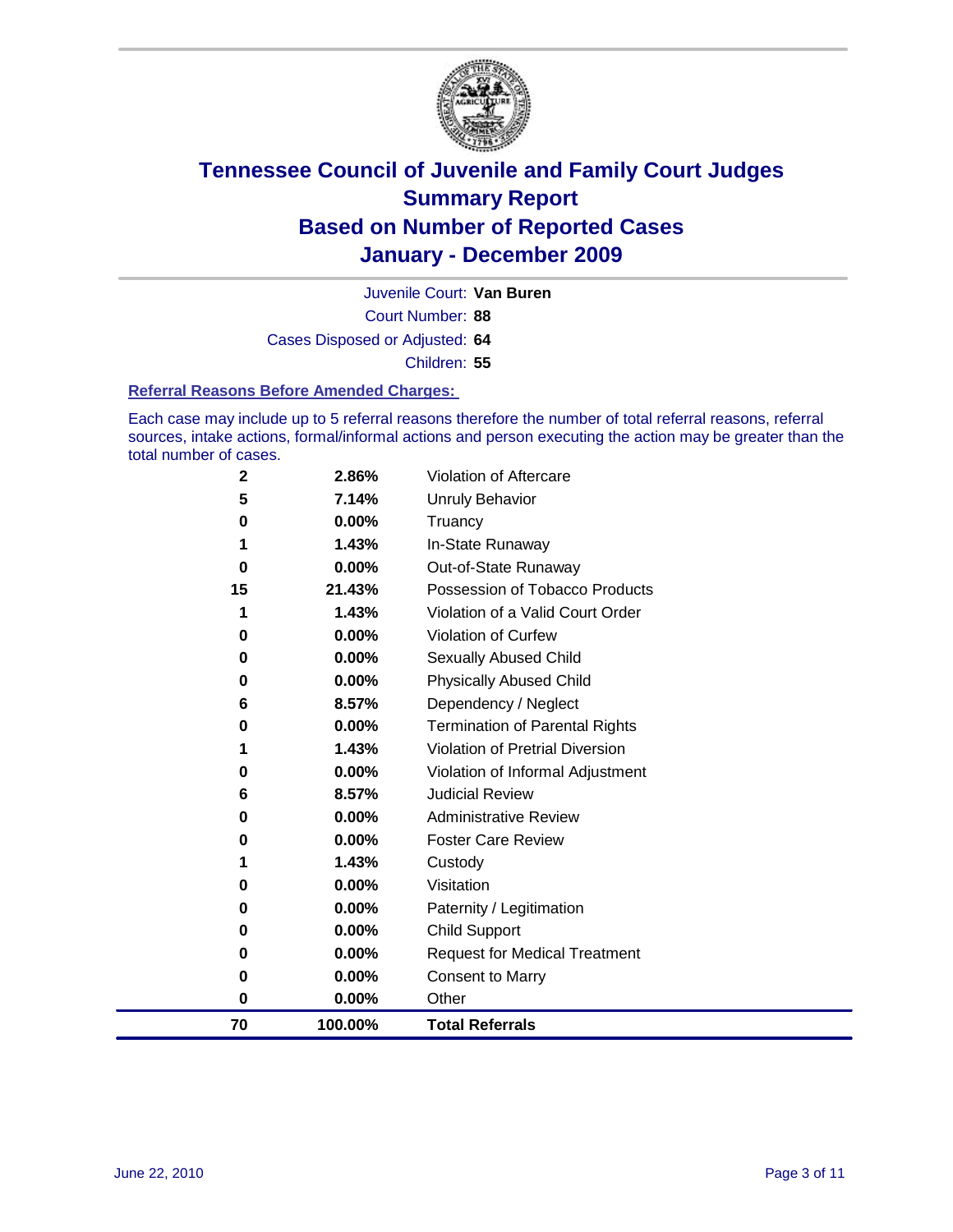

|                            | Juvenile Court: Van Buren      |                                   |  |  |  |
|----------------------------|--------------------------------|-----------------------------------|--|--|--|
|                            |                                | Court Number: 88                  |  |  |  |
|                            | Cases Disposed or Adjusted: 64 |                                   |  |  |  |
|                            | Children: 55                   |                                   |  |  |  |
| <b>Referral Sources: 1</b> |                                |                                   |  |  |  |
| 8                          | 11.43%                         | Law Enforcement                   |  |  |  |
| 5                          | 7.14%                          | Parents                           |  |  |  |
| 1                          | 1.43%                          | <b>Relatives</b>                  |  |  |  |
| 0                          | 0.00%                          | Self                              |  |  |  |
| 29                         | 41.43%                         | School                            |  |  |  |
| 0                          | 0.00%                          | <b>CSA</b>                        |  |  |  |
| 23                         | 32.86%                         | <b>DCS</b>                        |  |  |  |
| 1                          | 1.43%                          | <b>Other State Department</b>     |  |  |  |
| 0                          | 0.00%                          | <b>District Attorney's Office</b> |  |  |  |
| 0                          | 0.00%                          | <b>Court Staff</b>                |  |  |  |
| 0                          | 0.00%                          | Social Agency                     |  |  |  |
| 0                          | 0.00%                          | <b>Other Court</b>                |  |  |  |
| 3                          | 4.29%                          | Victim                            |  |  |  |
| 0                          | 0.00%                          | Child & Parent                    |  |  |  |
| 0                          | 0.00%                          | Hospital                          |  |  |  |
| $\bf{0}$                   | 0.00%                          | Unknown                           |  |  |  |
| $\bf{0}$                   | 0.00%                          | Other                             |  |  |  |
| 70                         | 100.00%                        | <b>Total Referral Sources</b>     |  |  |  |

### **Age of Child at Referral: 2**

| <b>Total Child Count</b> |
|--------------------------|
| Unknown                  |
| Ages 19 and Over         |
| Ages 17 through 18       |
| Ages 15 through 16       |
| Ages 13 through 14       |
| Ages 11 through 12       |
| Ages 10 and Under        |
|                          |

<sup>1</sup> If different than number of Referral Reasons (70), verify accuracy of your court's data.

<sup>2</sup> One child could be counted in multiple categories, verify accuracy of your court's data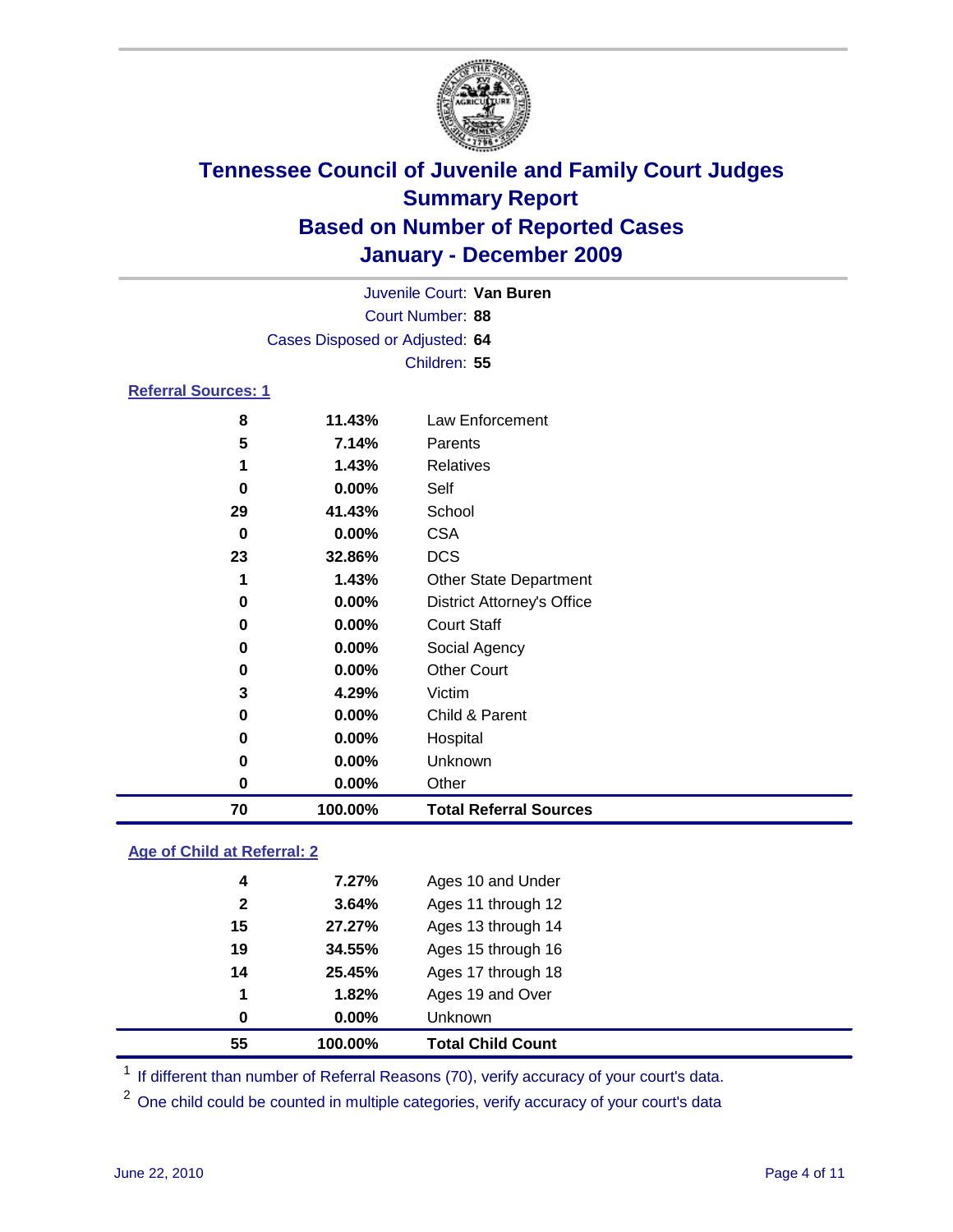

| Juvenile Court: Van Buren               |                                |                          |  |  |  |
|-----------------------------------------|--------------------------------|--------------------------|--|--|--|
|                                         | Court Number: 88               |                          |  |  |  |
|                                         | Cases Disposed or Adjusted: 64 |                          |  |  |  |
|                                         |                                | Children: 55             |  |  |  |
| Sex of Child: 1                         |                                |                          |  |  |  |
| 29                                      | 52.73%                         | Male                     |  |  |  |
| 26                                      | 47.27%                         | Female                   |  |  |  |
| $\mathbf 0$                             | 0.00%                          | Unknown                  |  |  |  |
| 55                                      | 100.00%                        | <b>Total Child Count</b> |  |  |  |
| Race of Child: 1                        |                                |                          |  |  |  |
| 55                                      | 100.00%                        | White                    |  |  |  |
| $\mathbf 0$                             | 0.00%                          | African American         |  |  |  |
| 0                                       | 0.00%                          | Native American          |  |  |  |
| 0                                       | 0.00%                          | Asian                    |  |  |  |
| 0                                       | 0.00%                          | Mixed                    |  |  |  |
| 0                                       | 0.00%                          | Unknown                  |  |  |  |
| 55                                      | 100.00%                        | <b>Total Child Count</b> |  |  |  |
| <b>Hispanic Origin: 1</b>               |                                |                          |  |  |  |
| $\mathbf 0$                             | 0.00%                          | Yes                      |  |  |  |
| 55                                      | 100.00%                        | <b>No</b>                |  |  |  |
| $\mathbf 0$                             | 0.00%                          | Unknown                  |  |  |  |
| 55                                      | 100.00%                        | <b>Total Child Count</b> |  |  |  |
| <b>School Enrollment of Children: 1</b> |                                |                          |  |  |  |
| 52                                      | 94.55%                         | Yes                      |  |  |  |
| 3                                       | 5.45%                          | No                       |  |  |  |
| $\mathbf 0$                             | 0.00%                          | Unknown                  |  |  |  |
| 55                                      | 100.00%                        | <b>Total Child Count</b> |  |  |  |

One child could be counted in multiple categories, verify accuracy of your court's data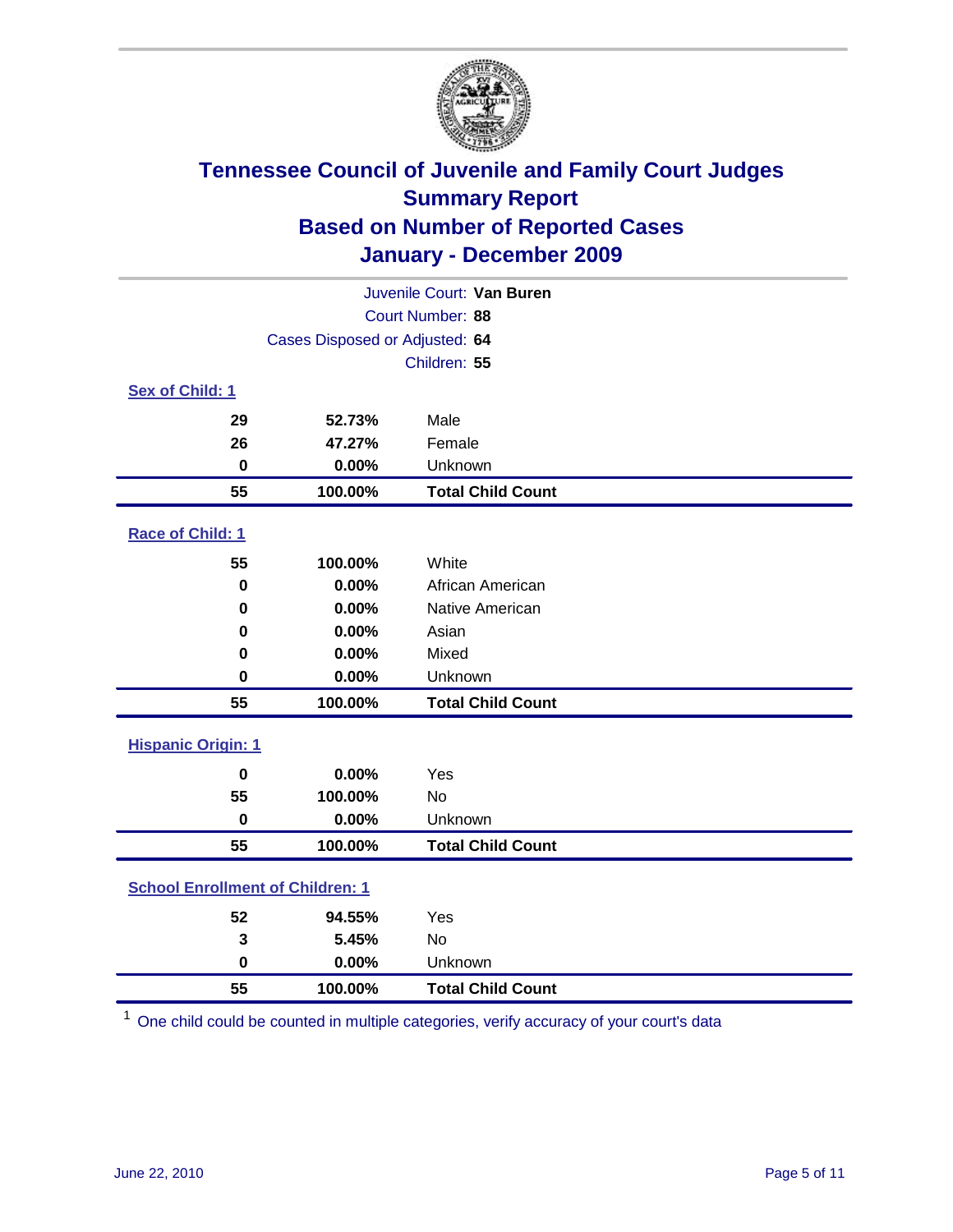

Court Number: **88** Juvenile Court: **Van Buren** Cases Disposed or Adjusted: **64** Children: **55 Living Arrangement of Child at Time of Referral: 1 18.18%** With Both Biological Parents **0.00%** With Father and Stepmother **1.82%** With Mother and Stepfather

| 55           | 100.00%  | <b>Total Child Count</b> |
|--------------|----------|--------------------------|
| 0            | $0.00\%$ | Other                    |
| 0            | $0.00\%$ | Unknown                  |
| 0            | $0.00\%$ | Independent              |
| 0            | $0.00\%$ | In an Institution        |
| 1            | 1.82%    | In a Residential Center  |
| 1            | 1.82%    | In a Group Home          |
| 2            | 3.64%    | With Foster Family       |
| 1            | 1.82%    | With Adoptive Parents    |
| 6            | 10.91%   | <b>With Relatives</b>    |
| $\mathbf{2}$ | 3.64%    | <b>With Father</b>       |
| 31           | 56.36%   | With Mother              |
|              |          |                          |

### **Type of Detention: 2**

| 64 | 100.00%  | <b>Total Detention Count</b> |  |
|----|----------|------------------------------|--|
| 0  | 0.00%    | Other                        |  |
| 64 | 100.00%  | Does Not Apply               |  |
| 0  | $0.00\%$ | <b>Unknown</b>               |  |
| 0  | $0.00\%$ | <b>Psychiatric Hospital</b>  |  |
| 0  | 0.00%    | Jail - No Separation         |  |
| 0  | $0.00\%$ | Jail - Partial Separation    |  |
| 0  | $0.00\%$ | Jail - Complete Separation   |  |
| 0  | 0.00%    | Juvenile Detention Facility  |  |
| 0  | $0.00\%$ | Non-Secure Placement         |  |
|    |          |                              |  |

<sup>1</sup> One child could be counted in multiple categories, verify accuracy of your court's data

<sup>2</sup> If different than number of Cases (64) verify accuracy of your court's data.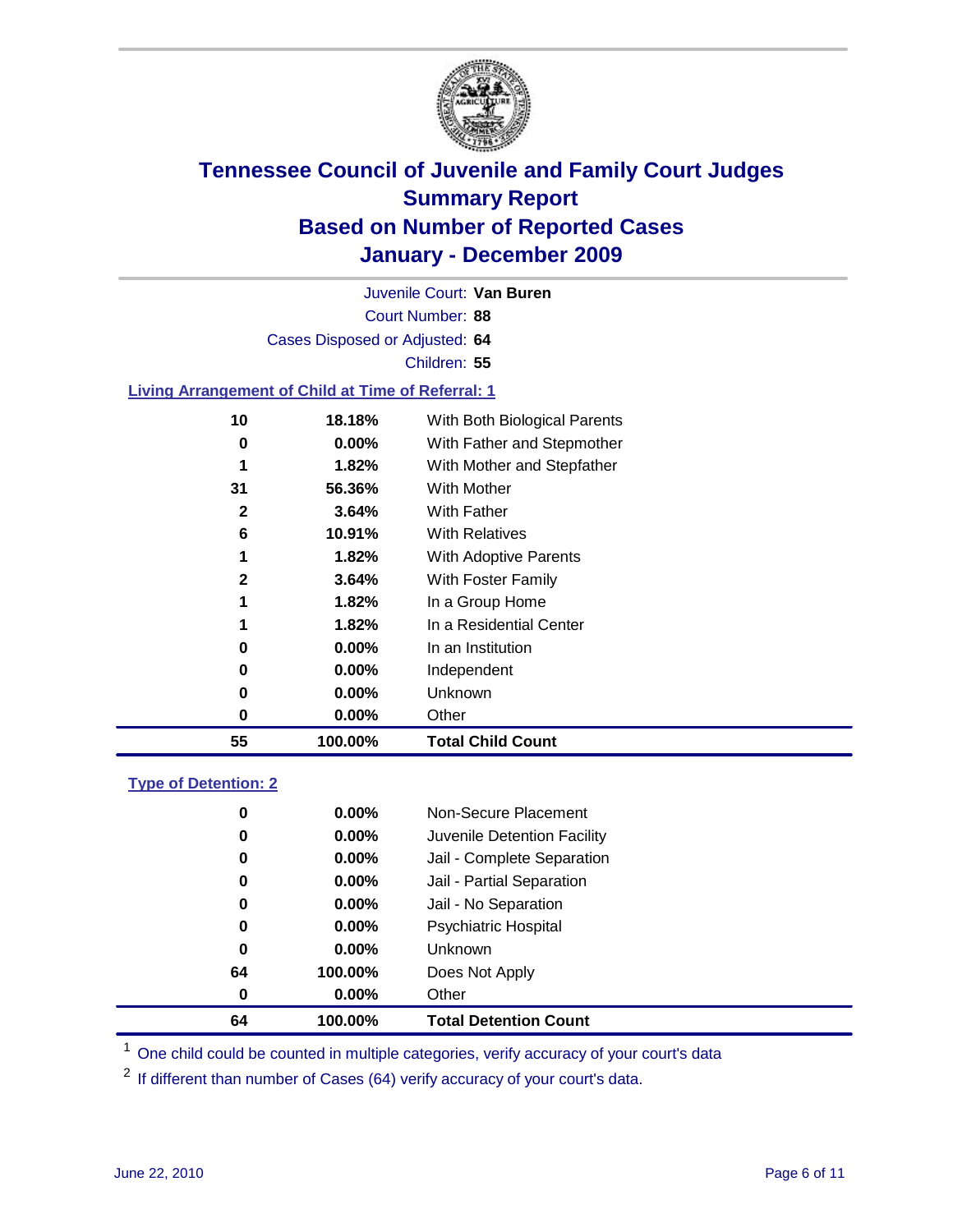

|                                                    | Juvenile Court: Van Buren      |                                      |  |  |  |
|----------------------------------------------------|--------------------------------|--------------------------------------|--|--|--|
|                                                    | Court Number: 88               |                                      |  |  |  |
|                                                    | Cases Disposed or Adjusted: 64 |                                      |  |  |  |
|                                                    |                                | Children: 55                         |  |  |  |
| <b>Placement After Secure Detention Hearing: 1</b> |                                |                                      |  |  |  |
| 0                                                  | 0.00%                          | Returned to Prior Living Arrangement |  |  |  |
| $\bf{0}$                                           | 0.00%                          | Juvenile Detention Facility          |  |  |  |
| 0                                                  | 0.00%                          | Jail                                 |  |  |  |
| $\bf{0}$                                           | 0.00%                          | Shelter / Group Home                 |  |  |  |
| 0                                                  | 0.00%                          | <b>Foster Family Home</b>            |  |  |  |
| 0                                                  | 0.00%                          | Psychiatric Hospital                 |  |  |  |
| 0                                                  | 0.00%                          | Unknown                              |  |  |  |
| 64                                                 | 100.00%                        | Does Not Apply                       |  |  |  |
| 0                                                  | 0.00%                          | Other                                |  |  |  |
| 64                                                 | 100.00%                        | <b>Total Placement Count</b>         |  |  |  |
| <b>Intake Actions: 2</b>                           |                                |                                      |  |  |  |
| 50                                                 | 71.43%                         | <b>Petition Filed</b>                |  |  |  |
| 3                                                  | 4.29%                          | <b>Motion Filed</b>                  |  |  |  |
| 17                                                 | 24.29%                         | <b>Citation Processed</b>            |  |  |  |
| 0                                                  | 0.00%                          | Notification of Paternity Processed  |  |  |  |
| $\bf{0}$                                           | 0.00%                          | Scheduling of Judicial Review        |  |  |  |
| 0                                                  | 0.00%                          | Scheduling of Administrative Review  |  |  |  |
| 0                                                  | 0.00%                          | Scheduling of Foster Care Review     |  |  |  |
| 0                                                  | 0.00%                          | Unknown                              |  |  |  |
| 0                                                  | 0.00%                          | Does Not Apply                       |  |  |  |
| $\pmb{0}$                                          | 0.00%                          | Other                                |  |  |  |
|                                                    |                                |                                      |  |  |  |
| 70                                                 | 100.00%                        | <b>Total Intake Count</b>            |  |  |  |

<sup>1</sup> If different than number of Cases (64) verify accuracy of your court's data.

<sup>2</sup> If different than number of Referral Reasons (70), verify accuracy of your court's data.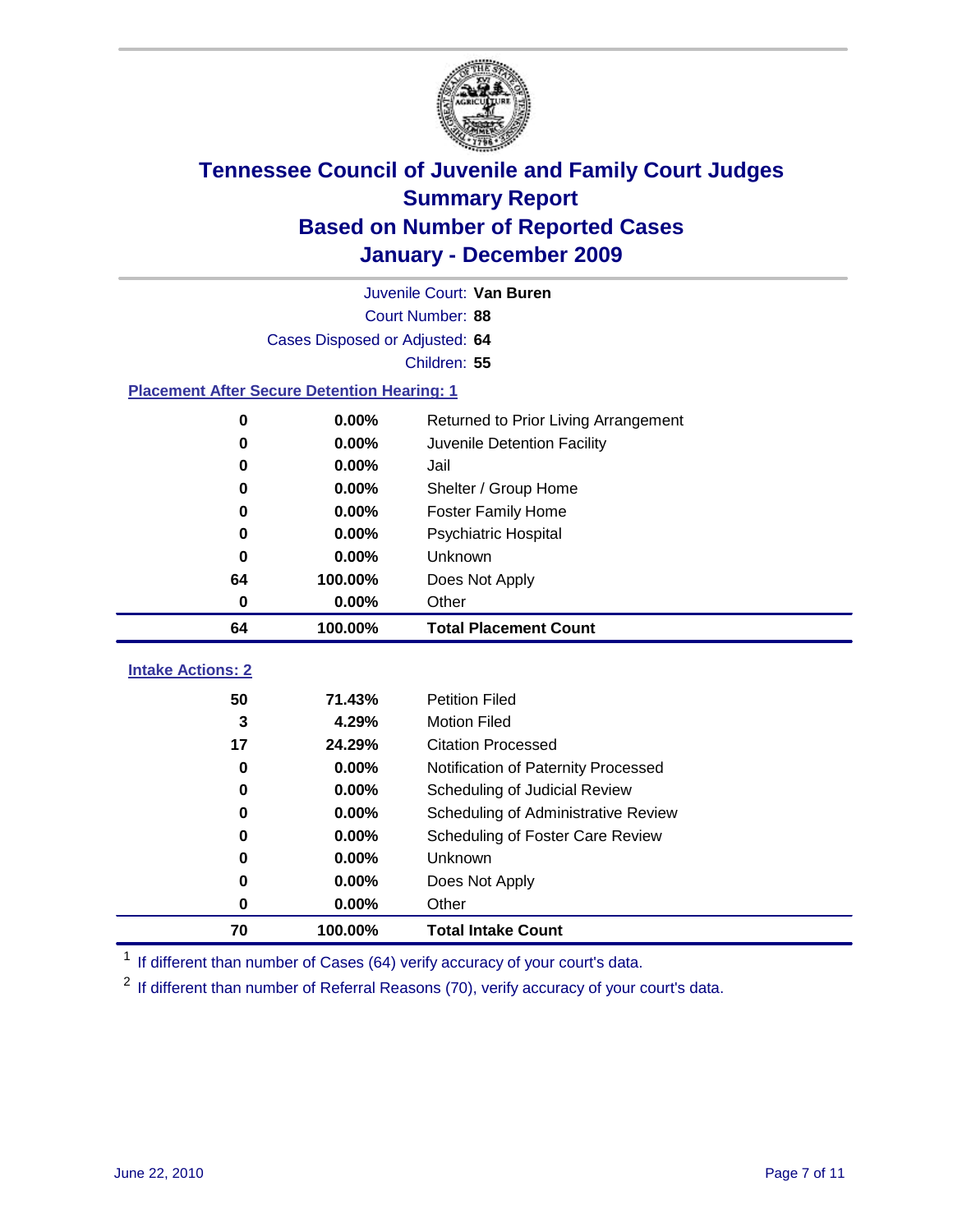

Court Number: **88** Juvenile Court: **Van Buren** Cases Disposed or Adjusted: **64** Children: **55**

### **Last Grade Completed by Child: 1**

| 55       | 100.00%        | <b>Total Child Count</b>          |  |
|----------|----------------|-----------------------------------|--|
| $\bf{0}$ | 0.00%          | Other                             |  |
| 0        | 0.00%          | Unknown                           |  |
| 0        | 0.00%          | <b>Never Attended School</b>      |  |
| 1        | 1.82%          | Graduated                         |  |
| 0        | 0.00%          | <b>GED</b>                        |  |
| 0        | 0.00%          | Non-Graded Special Ed             |  |
| 1        | 1.82%          | 12th Grade                        |  |
| 5        | 9.09%          | 11th Grade                        |  |
| 9        | 16.36%         | 10th Grade                        |  |
| 14       | 25.45%         | 9th Grade                         |  |
| 10       | 18.18%         | 8th Grade                         |  |
| 7        | 12.73%         | 7th Grade                         |  |
| 1        | 1.82%          | 6th Grade                         |  |
| 3        | 5.45%          | 5th Grade                         |  |
| 0        | 0.00%          | 4th Grade                         |  |
| 1        | 1.82%          | 3rd Grade                         |  |
| 0        | 0.00%          | 2nd Grade                         |  |
| 1        | 1.82%          | 1st Grade                         |  |
| 1        | 1.82%          | Kindergarten                      |  |
| 1<br>0   | 1.82%<br>0.00% | Too Young for School<br>Preschool |  |

#### **Enrolled in Special Education: 1**

| 55 | 100.00%  | <b>Total Child Count</b> |
|----|----------|--------------------------|
| 0  | $0.00\%$ | <b>Unknown</b>           |
| 52 | 94.55%   | No.                      |
| 3  | 5.45%    | Yes                      |
|    |          |                          |

One child could be counted in multiple categories, verify accuracy of your court's data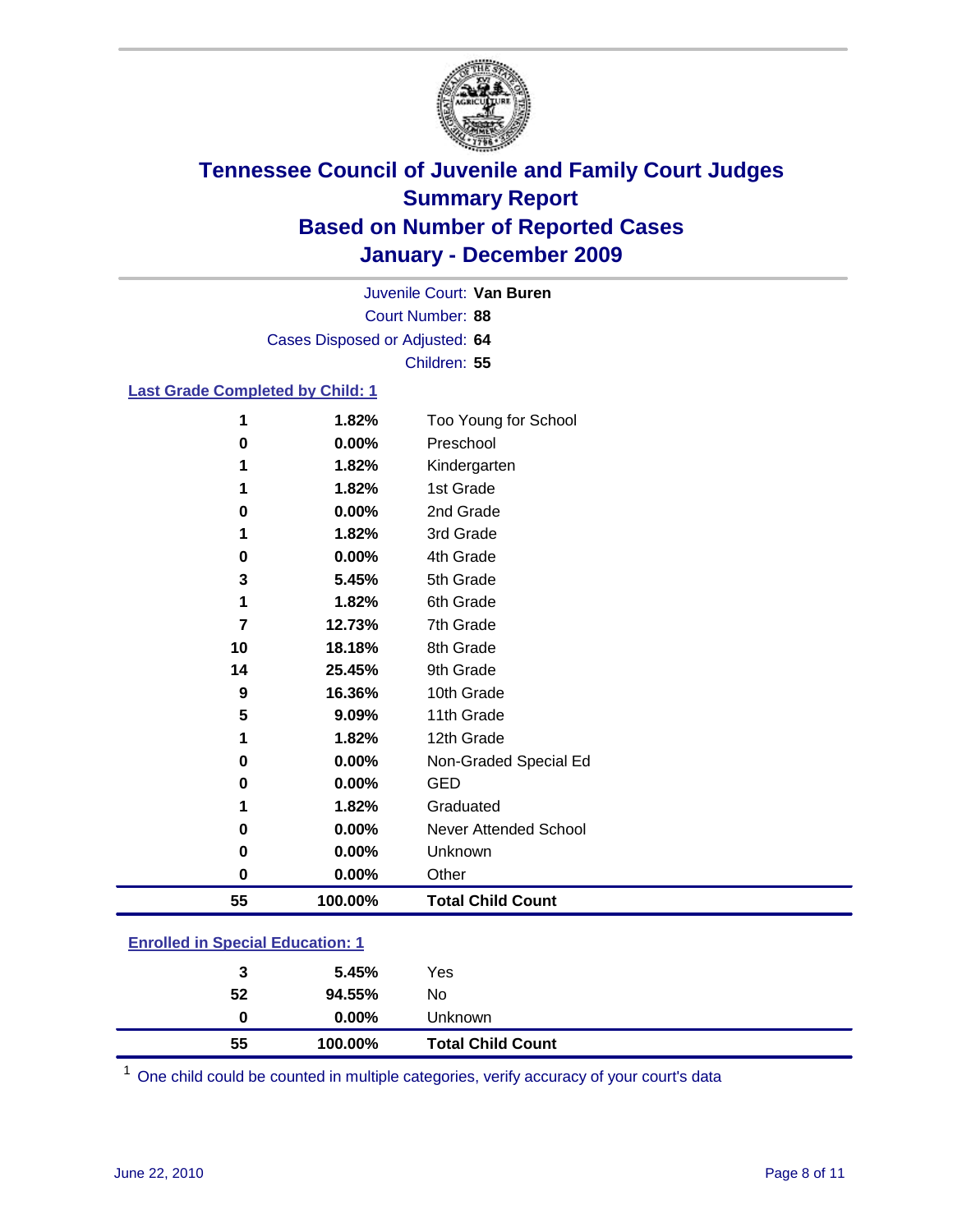

| Juvenile Court: Van Buren    |                                |                           |  |  |  |
|------------------------------|--------------------------------|---------------------------|--|--|--|
|                              | Court Number: 88               |                           |  |  |  |
|                              | Cases Disposed or Adjusted: 64 |                           |  |  |  |
|                              | Children: 55                   |                           |  |  |  |
| <b>Action Executed By: 1</b> |                                |                           |  |  |  |
| 70                           | 100.00%                        | Judge                     |  |  |  |
| 0                            | $0.00\%$                       | Referee                   |  |  |  |
| 0                            | $0.00\%$                       | <b>YSO</b>                |  |  |  |
| 0                            | 0.00%                          | Other                     |  |  |  |
| 0                            | 0.00%                          | Unknown                   |  |  |  |
| 70                           | 100.00%                        | <b>Total Action Count</b> |  |  |  |

### **Formal / Informal Actions: 1**

| 15 | 21.43%   | Dismissed                                        |
|----|----------|--------------------------------------------------|
| 0  | $0.00\%$ | Retired / Nolle Prosequi                         |
| 15 | 21.43%   | <b>Complaint Substantiated Delinquent</b>        |
| 17 | 24.29%   | <b>Complaint Substantiated Status Offender</b>   |
| 6  | 8.57%    | <b>Complaint Substantiated Dependent/Neglect</b> |
| 0  | $0.00\%$ | <b>Complaint Substantiated Abused</b>            |
| 0  | $0.00\%$ | <b>Complaint Substantiated Mentally III</b>      |
|    | 1.43%    | Informal Adjustment                              |
| 5  | 7.14%    | <b>Pretrial Diversion</b>                        |
| 0  | 0.00%    | <b>Transfer to Adult Court Hearing</b>           |
| 0  | $0.00\%$ | Charges Cleared by Transfer to Adult Court       |
| 0  | $0.00\%$ | Special Proceeding                               |
| 6  | 8.57%    | <b>Review Concluded</b>                          |
| 5  | 7.14%    | Case Held Open                                   |
| 0  | $0.00\%$ | Other                                            |
| 0  | 0.00%    | Unknown                                          |
| 70 | 100.00%  | <b>Total Action Count</b>                        |

<sup>1</sup> If different than number of Referral Reasons (70), verify accuracy of your court's data.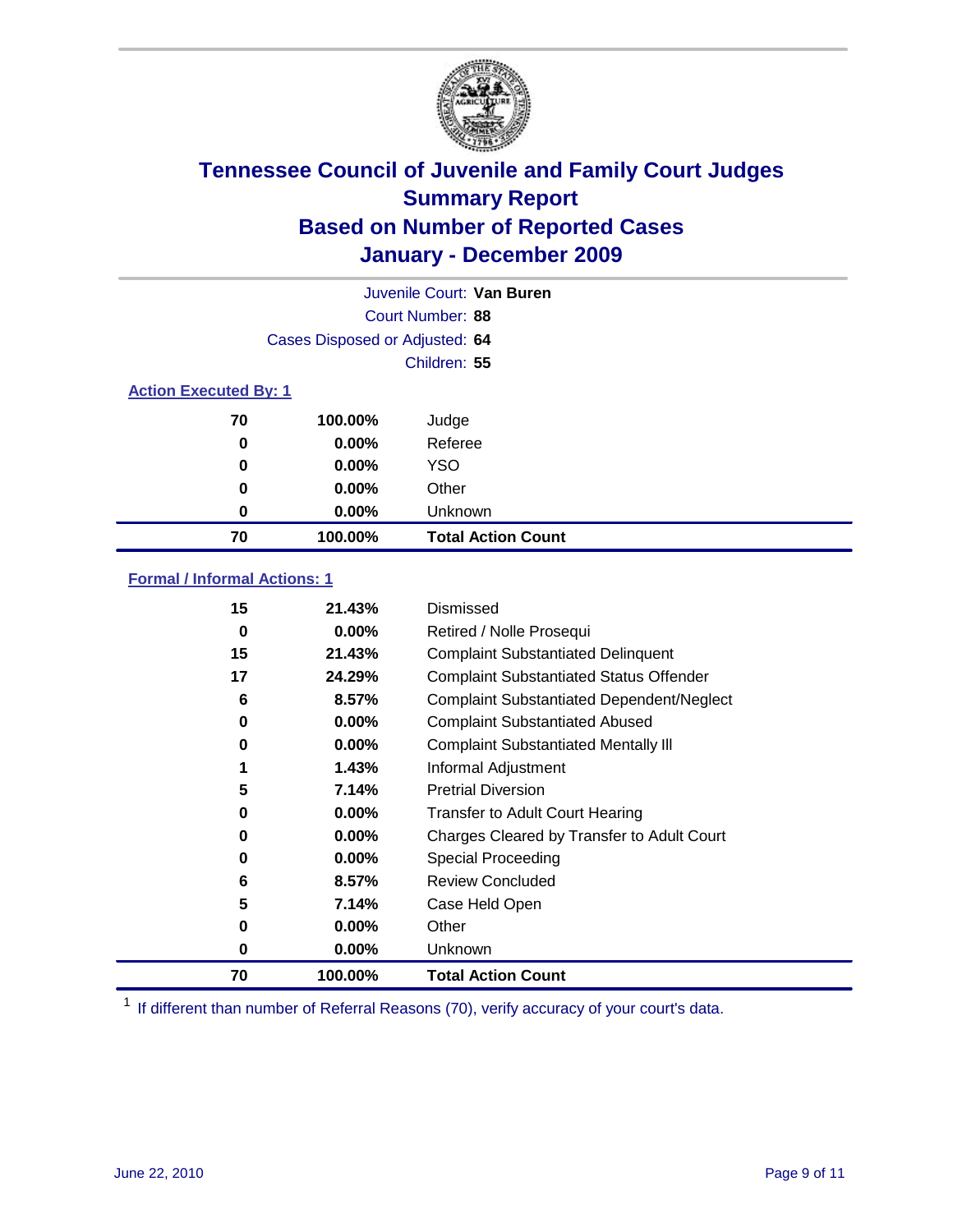

|                       |                                | Juvenile Court: Van Buren                             |
|-----------------------|--------------------------------|-------------------------------------------------------|
|                       |                                | Court Number: 88                                      |
|                       | Cases Disposed or Adjusted: 64 |                                                       |
|                       |                                | Children: 55                                          |
| <b>Case Outcomes:</b> |                                | There can be multiple outcomes for one child or case. |
| 9                     | 7.89%                          | <b>Case Dismissed</b>                                 |
| 1                     | 0.88%                          | Case Retired or Nolle Prosequi                        |
| 13                    | 11.40%                         | Warned / Counseled                                    |
| 0                     | 0.00%                          | Held Open For Review                                  |
| 0                     | 0.00%                          | Supervision / Probation to Juvenile Court             |
| 0                     | 0.00%                          | <b>Probation to Parents</b>                           |
| 3                     | 2.63%                          | Referral to Another Entity for Supervision / Service  |
| 4                     | 3.51%                          | Referred for Mental Health Counseling                 |
| 5                     | 4.39%                          | Referred for Alcohol and Drug Counseling              |
| 0                     | 0.00%                          | <b>Referred to Alternative School</b>                 |
| 0                     | 0.00%                          | Referred to Private Child Agency                      |
| 1                     | 0.88%                          | Referred to Defensive Driving School                  |
| 0                     | 0.00%                          | Referred to Alcohol Safety School                     |
| 1                     | 0.88%                          | Referred to Juvenile Court Education-Based Program    |
| 0                     | 0.00%                          | Driver's License Held Informally                      |
| 0                     | 0.00%                          | <b>Voluntary Placement with DMHMR</b>                 |
| 0                     | 0.00%                          | <b>Private Mental Health Placement</b>                |
| 0                     | 0.00%                          | <b>Private MR Placement</b>                           |
| 0                     | 0.00%                          | Placement with City/County Agency/Facility            |
| 3                     | 2.63%                          | Placement with Relative / Other Individual            |
| 17                    | 14.91%                         | Fine                                                  |
| 4                     | 3.51%                          | <b>Public Service</b>                                 |
| 0                     | 0.00%                          | Restitution                                           |
| 0                     | 0.00%                          | <b>Runaway Returned</b>                               |
| 0                     | 0.00%                          | No Contact Order                                      |
| 0                     | 0.00%                          | Injunction Other than No Contact Order                |
| 0                     | 0.00%                          | <b>House Arrest</b>                                   |
| 0                     | $0.00\%$                       | <b>Court Defined Curfew</b>                           |
| 0                     | $0.00\%$                       | Dismissed from Informal Adjustment                    |
| 0                     | $0.00\%$                       | <b>Dismissed from Pretrial Diversion</b>              |
| 1                     | 0.88%                          | <b>Released from Probation</b>                        |
| 0                     | $0.00\%$                       | <b>Transferred to Adult Court</b>                     |
| 1                     | 0.88%                          | <b>DMHMR Involuntary Commitment</b>                   |